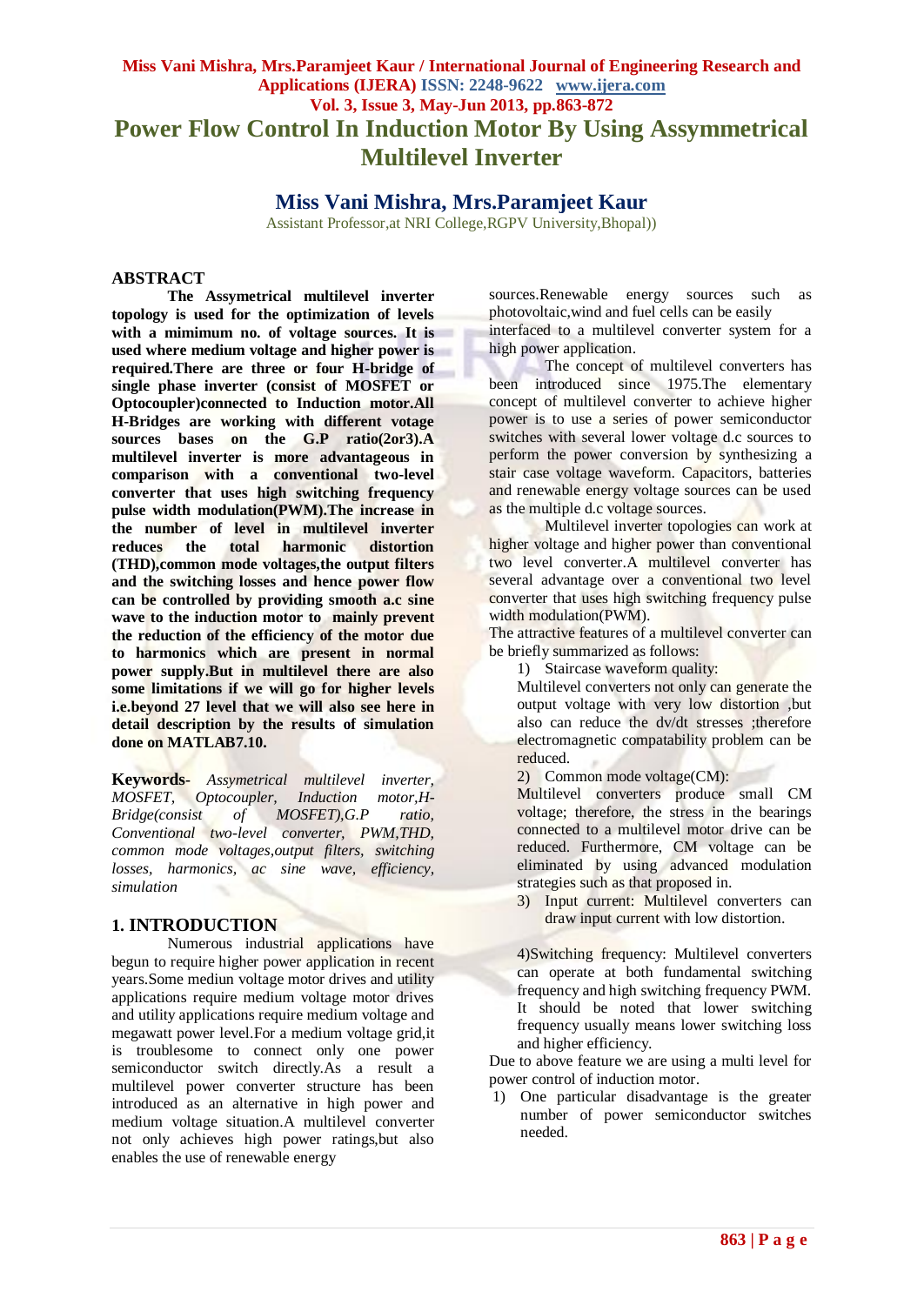2) Although lower voltage rated switches can be utilized in a multilevel converter, each switch requires a related gate drive circuit.This may cause the overall system to be more expensive and complex.

### **INDEX**

- **1) Introduction 2-3**
- **2) Two types of multilevel inverter 5-6**
- **3) Methodology 14-17**
- **4) Note 18**
- **5) Harmonic effects of induction motor 18-20**
- **6) Conclusion 21**
- **7) Acknowledgement 22 8)** Literature survey

#### **23**

## **CONTENTS**

LIST OF FIGURES: **1,2,3(a),3(b),3(c),3(d),4,5,6,7** 

### **2. - Two Types of Multilevel Inverter**

1) Symmetrical type Multilevel Inverter

2) Asymmetrical type Multilevel Inverter In symmetrical multilevel inverter, all Hbridge cells are fed by equal voltages and hence all the arm cells produce similar output voltages.

If all the cells are not fed by equal voltages, the inverter becomes an asymmetrical one. In this inverter,the arm cells have different effect on the output voltage.

The cascade H-Bridge inverter consists of power conversion cells, each supplied by an isolated dc source on the dc side,which can be obtained from batteries, fuel cells, or ultra capacitors and series connected on the a.c side.

Fig1 shows a one phase circuit for a machine drive using 3cascade H-bridge inverter consist of MOSFETS.

If we will provide voltage 1Vdc,1Vdc,1Vdc with G.P ratio 1 to the three H-bridge then the simulation output will be as shown in the Fig2.It is called 7 level symmetrical output of as we are providing symmetrical voltages.  $V0,1(t)=1$ Vdc,  $V0,2(t)=1$ Vdc,  $V0,3(t)=$ 1Vdc shows the output waveform of the individual bridge and  $V0(t)=3Vdc$  shows the summation of above 3 waveforms.

If we will provide voltage 1Vdc, 2Vdc, 4Vdc, with G.P ratio 2 to the three H-bridge then the total simulation output  $V0(t)=15Vdc$  will be as shown in Fig3(d).It is called  $15$  level symmetrical output as we are providing<br>asymmetrical voltages. asymmetrical

 $V0,1(t)=1Vdc$ ,  $V0,2(t)=2Vdc$ ,  $V0,3(t)=4Vdc$ shows the output waveform of individual bridge as shown in Fig3(a), Fig3(b), Fig3(c) respectively.

An output phase voltage waveform is obtained by summing the bridges output voltages.

 $V0(t)=V0,1(t) + V02(t) + \ldots + V0, N(t)$ ; (1)

Where N is the number of cascaded bridges.

Again ,if all dc voltage sources in Fig1 are equal to Vdc, the inverter is then known as a symmetric multilevel And if all dc voltage sources are not equal it is called Asymmetrical multilevel inverter.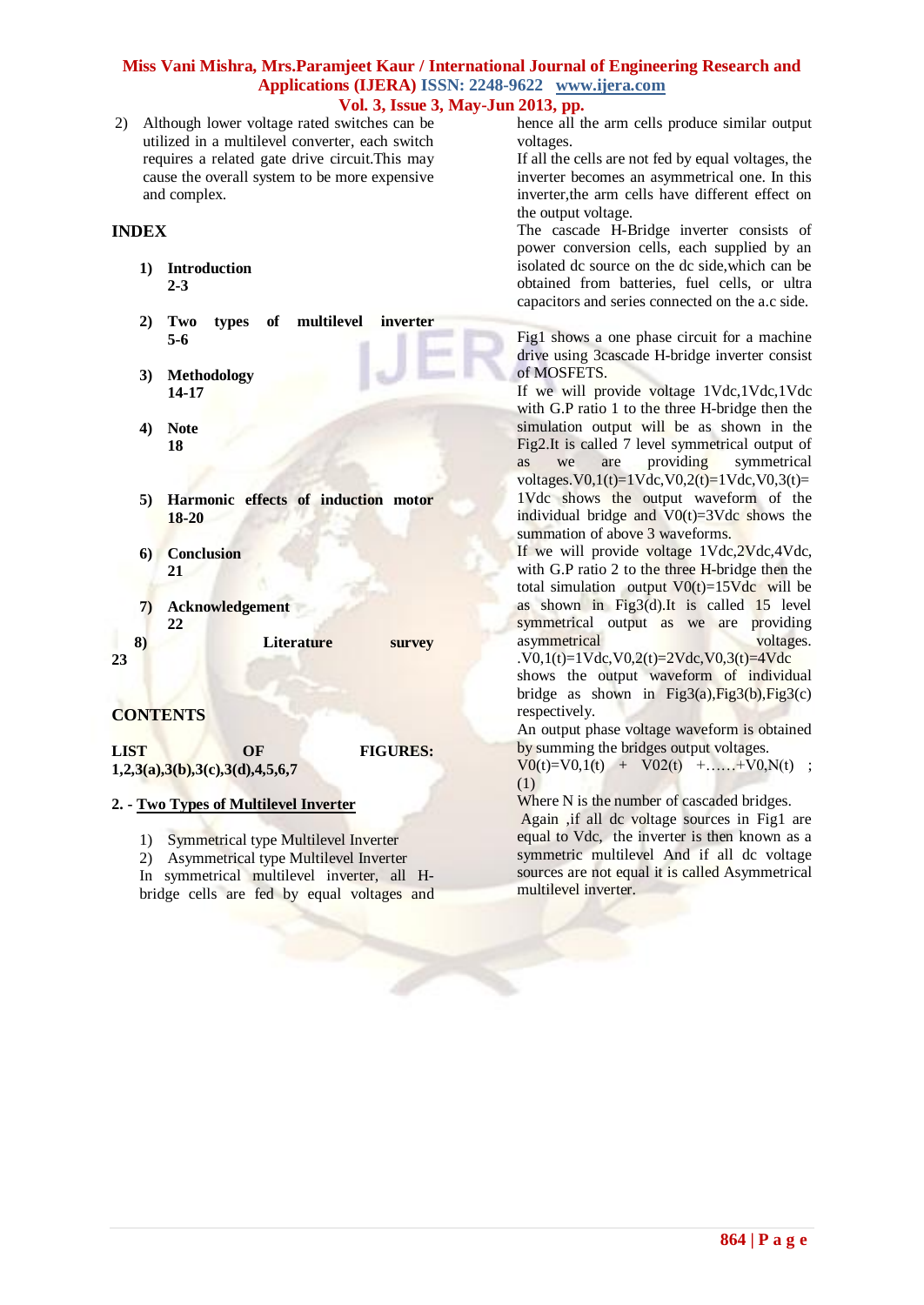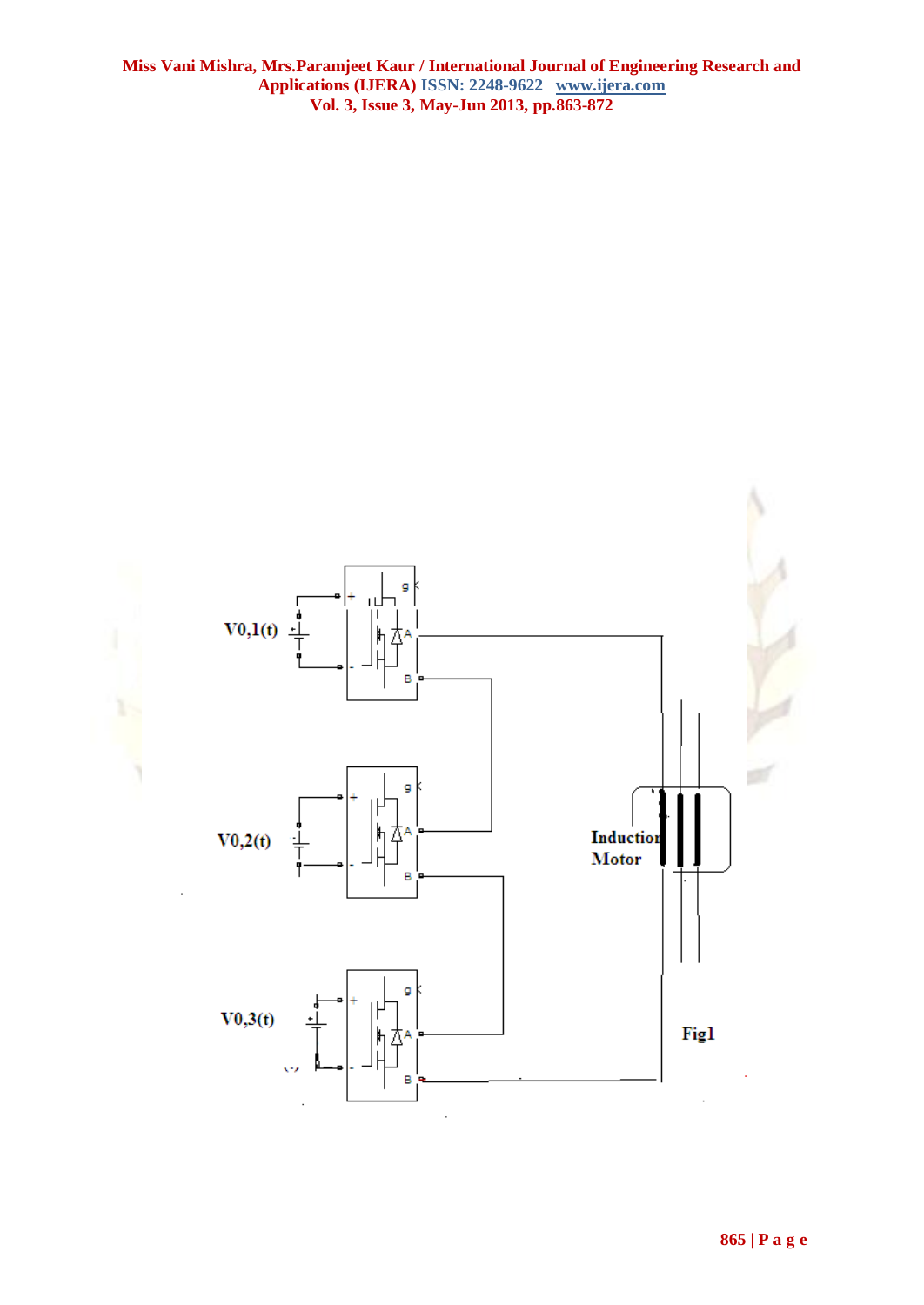

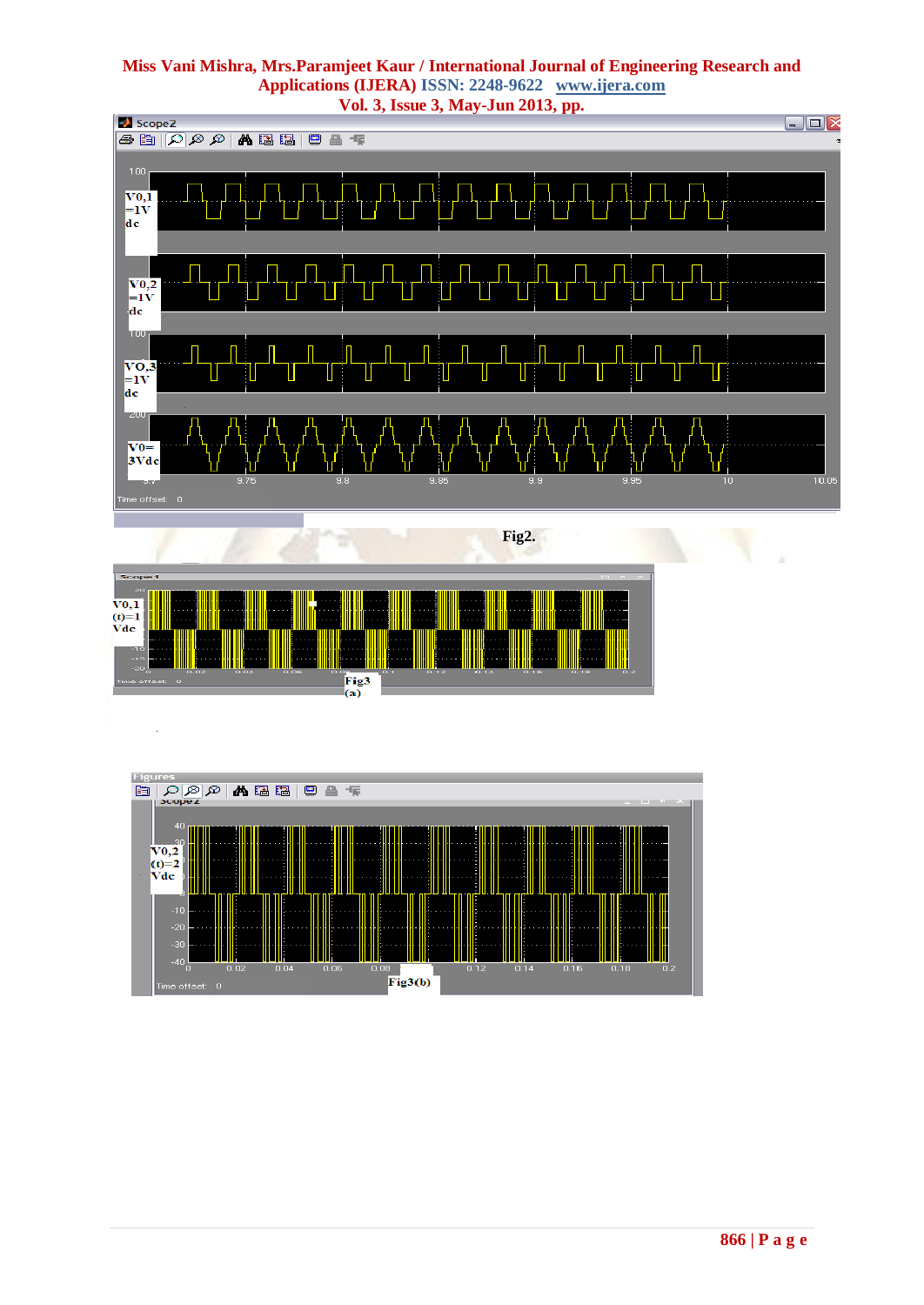## **Miss Vani Mishra, Mrs.Paramjeet Kaur / International Journal of Engineering Research and Applications (IJERA) ISSN: 2248-9622 www.ijera.com**





Advantages Of Asymmetrical Type Multi Level Inverter: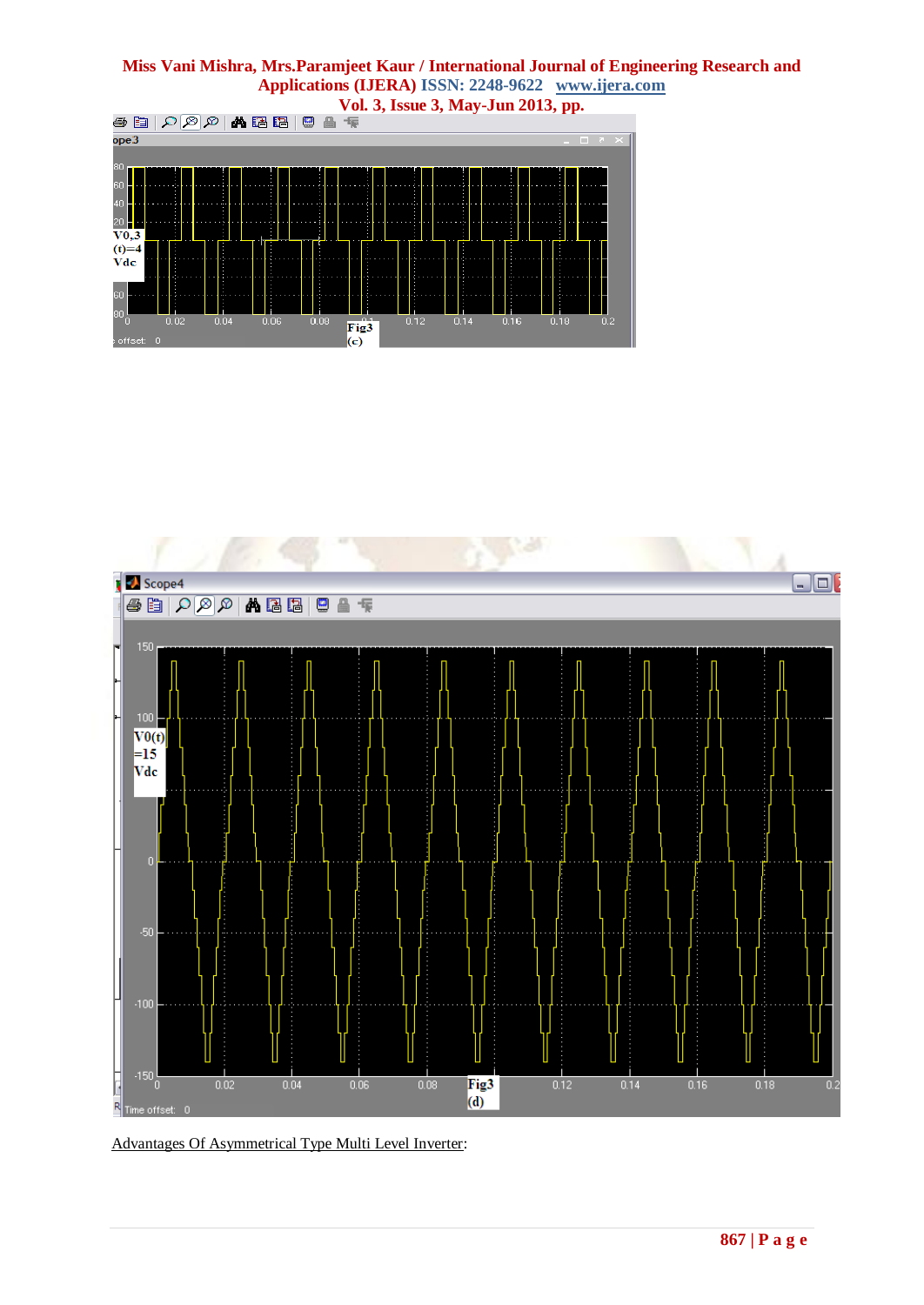- The main advantage of asymmetrical multilevel inverters is the optimization of levels with a minimum number of power supplies.
- The increase in the number of voltage levels reduces the total harmonic distortion (THD), the commonmode voltages, the output filters, and the switching losses.
- The main bridges, which carry 80% of the total power, work at a very low frequency.
- In some particular operation it can be operated with a single dc source.
- It enables the use of the Renewable Power Sources.

#### Disadvantages Of Asymmetrical Type Multi Level Inverter:

- They need many independent power supplies that must be floating, isolated, and balanced.
- In some particular levels of voltage, bidirectional power supplies are required, and the same happens when regenerative braking needs to be applied.
- The direct relation between the number of levels and the voltage amplitude, which produce a loss of quality when the output voltage is reduced.
- Costly and complex topologies have to be implemented to get the isolated supplies.

Block Diagram:



Fig4: Main Components Of 27 Level Asymmetrical Type Multi Level Inverter For 1 Phase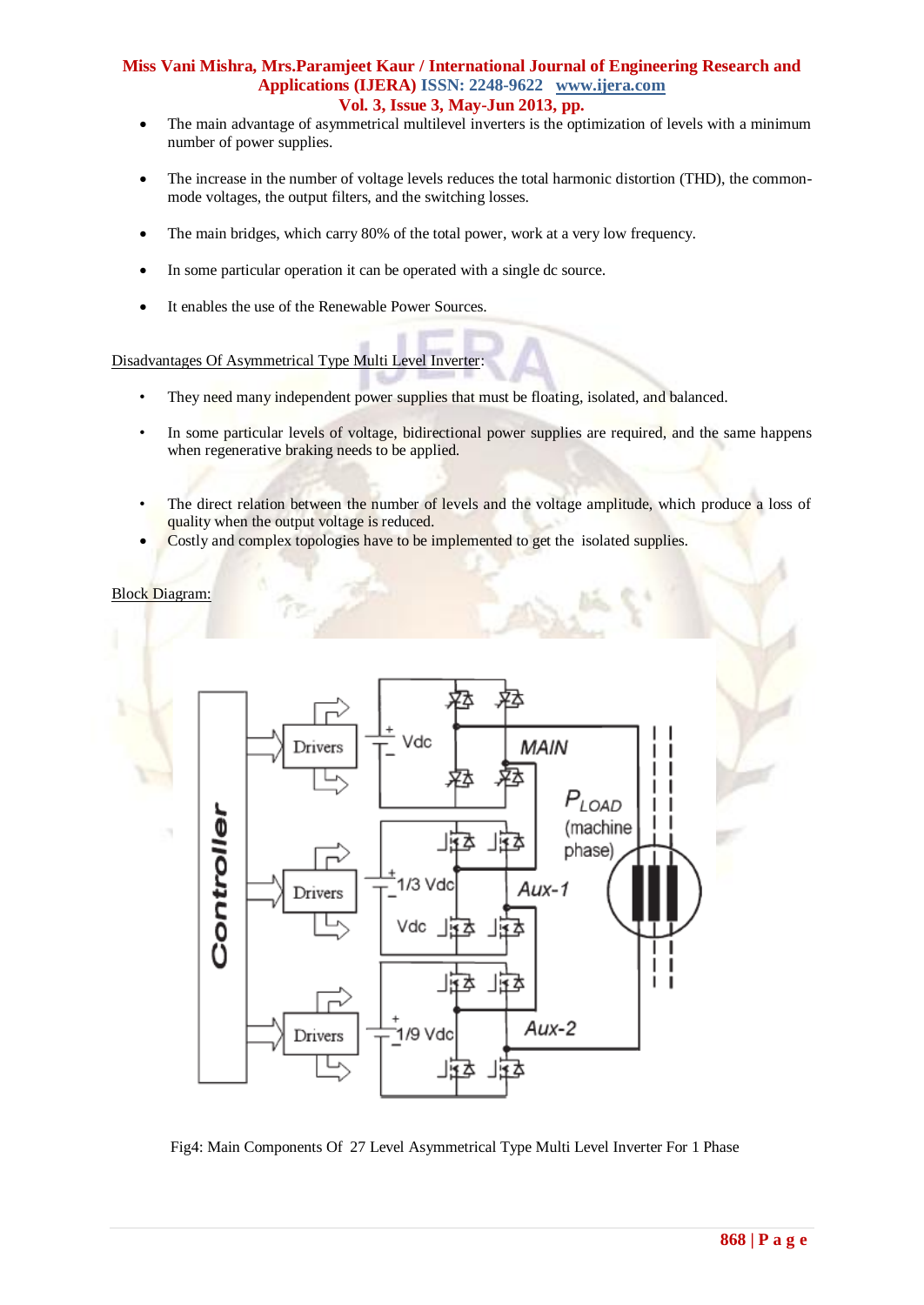

### **3.METHODOLOGY**:

Refer to Fig4 the voltage supplied to the 3 H-Bridge will be scaled in power 3 according to G.P ratio.The driver circuit will individually drive the gates of the MOSFET's connected in H-Bridge or optocoupler can be used in place of driver circuits.

All individual bridge is supplied by the d.c voltage which is multiple of 3 as shown in Figure.

The controller IC which generate the clock pulse will be programmed according to the phase delay we want in the clock pulse cycle and the duration we want of each clock pulse. Here the phase delay are providing as 0.02\*1/56 seconds. For one gate pulse i.e. in a graph paper if we will draw the gate

waveform for each bridge then for 1cm block we are providing as 0.02\*1/56 seconds. The output we will get is shown in Fig5. The 3 outputs Vo1=1Vdc,V02=3Vdc,V03=9Vdc is showing the output of each bridge of the circuit and their total output after summation is 13Vdc waveform which is shown in Fig5. The maximum output voltage we will get is 13Vdc. It is called as 27 level output or 27 level symmetrical output.

Now if we will increase the level from 27 level to 81 level by increasing one more H-Bridge in Fig4. I.e. having V01=1Vdc,V02=3Vdc,V03=9Vdc and V04=27Vdc having same G.P ratio. As shown in Fig6. And the total output waveform is shown in Fig7.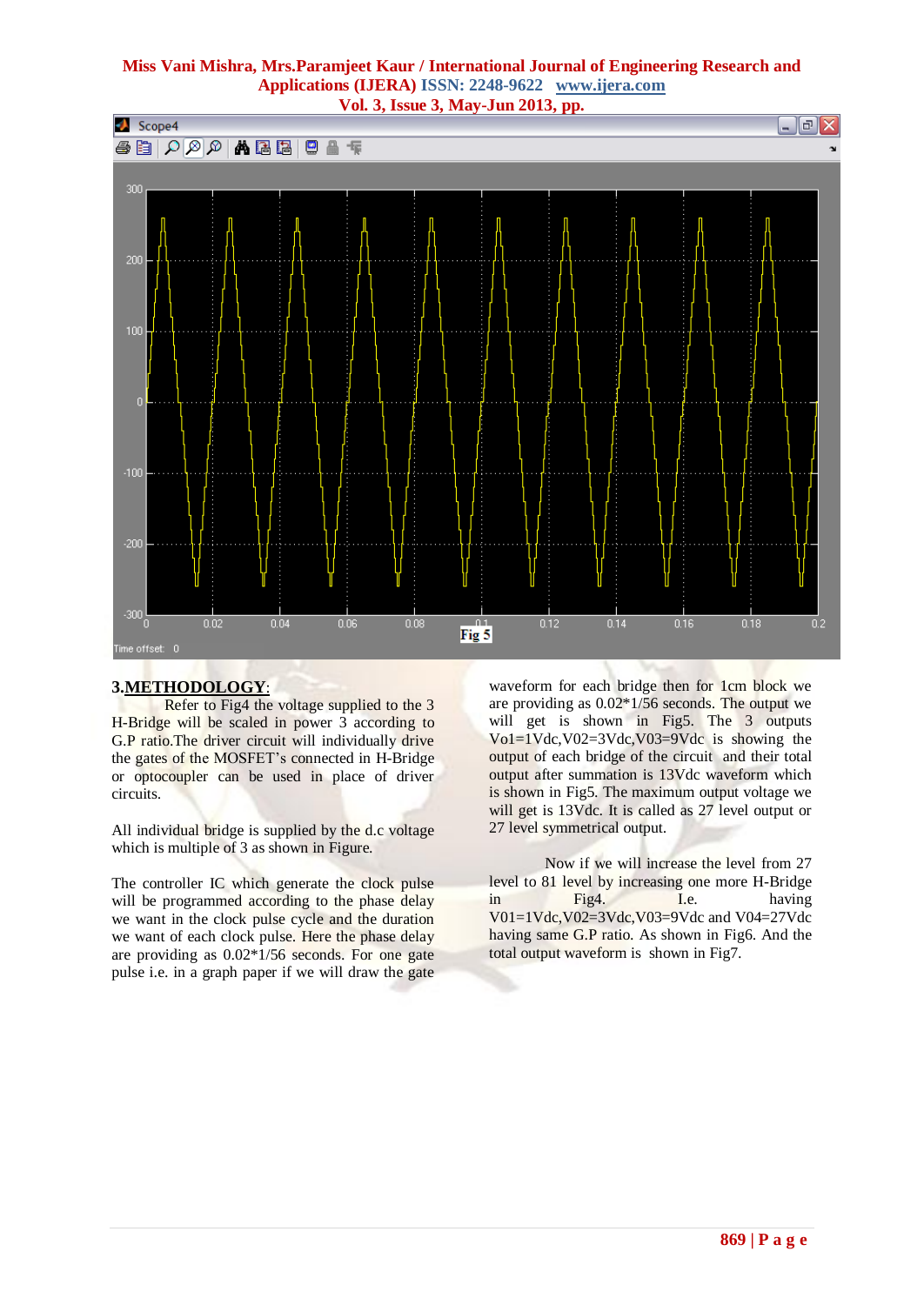

**Fig7**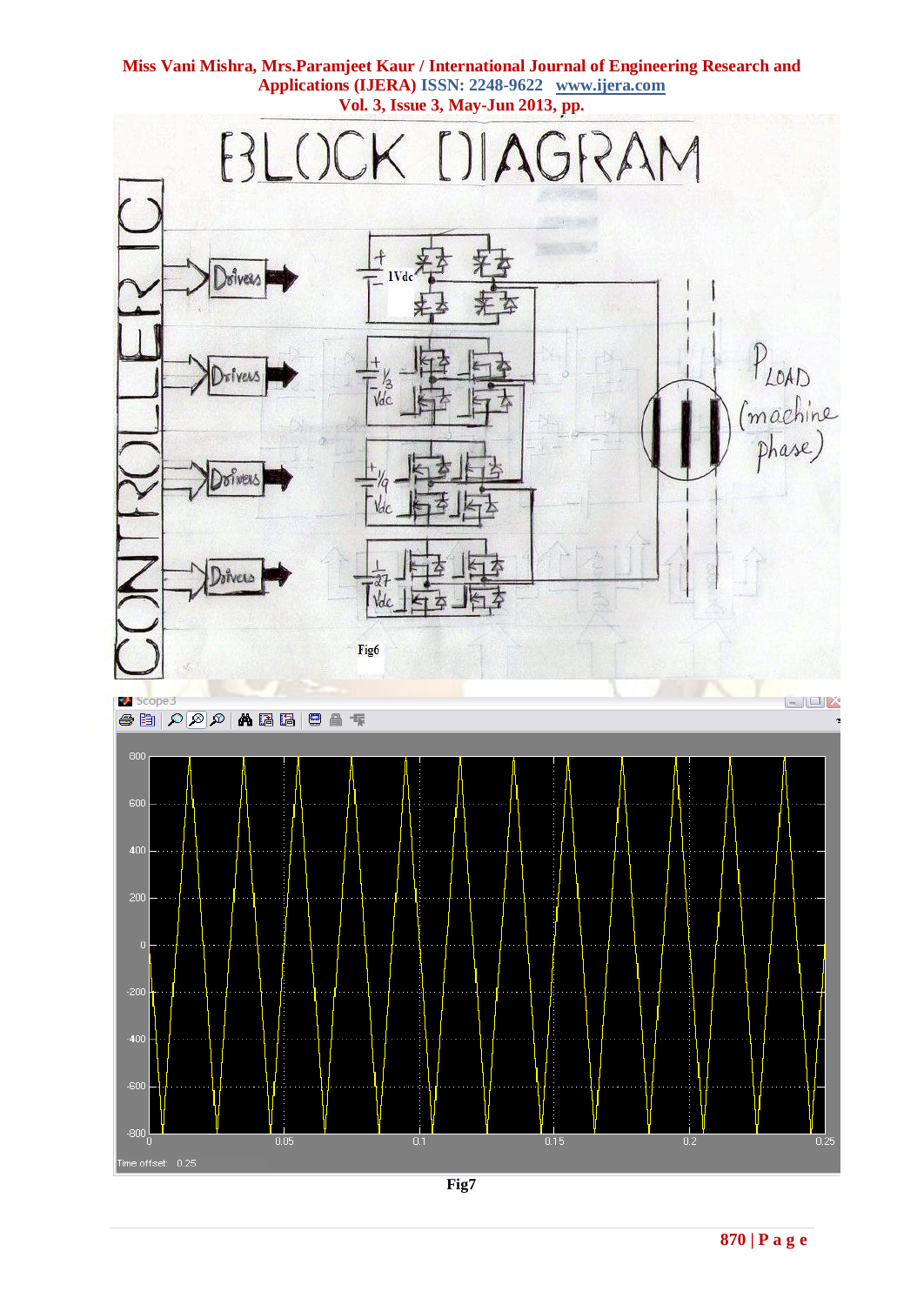From 81 level total output waveform we have seen that almost same output we are getting here as it was in 27 level case at the cost of limitations in 81 level circuitry. So it is not sensible to go upto higher level. The limitations with 81 level circuitry are as follows:

- 1) Switching frequency of the bridge which shares the minimum power will increase.
- 2) At the cost of the fourth bridge reduction in THD is not appreciable.
- 3) Master Bridge(higher rating voltage bridge) will have to share the max. Power
- 4) Distribution of power will not be uniform.
- 5) Rating of the master bridge will be too high in comparison with the rating of the bridge which shares the minimum power.

**4-NOTE**-We are considering here G.P ratio as 3 instead of 2 because it Higher voltage output and higher level output.

## **5.HARMONIC EFFECTS ON INDUCTION MOTOR-**

Induction motors are commonly used in industry and sensitive to voltages harmonics and their operation and efficiency can be affected intensely their supplied power quality. Some oscillations in three phase induction motors torque appear on launch time which these oscillations damped in very short time. Although the torque amount can be negative in that time but average value remain positive because of motors stable operation. If we use from speed-torque curve for depict of motor behavior in steady state. In every applications these oscillations will not be these oscillations will not be appreciable and can be negligible. In non sinusoidal supply conditions the oscillations existing in transient state is not damped and survive to steady state (with small value) which mainly leads to reduction of the efficiency of the motor. Various industrial loads including static converters (such as electric furnace, induction heating devices and switching power supply) inject current harmonics in power systems Generally power electronic devices such as switching sources and converters are most important sources of harmonic generation. Converters usually generate harmonics from nth level in AC side.

#### $n = knp \pm 1$  (2) **Where:**

**k is a constant and np is the number of converter pulses.** 

**This phenomena lead to distortion in voltage like as iron saturation in over loaded distribution transformers. Induction motor under perfect sinusoidal supply condition generate little amount of current harmonics. Because of its coils structure and non linear**  **behavior of iron core. Most important consequent of this phenomena is efficiency decrease of motor.** 

**Installation of capacitor placement in distribution systems for power factor correction and series reactor in transmission lines for decrease in short circuit current are not direct causes of harmonic generating but because of probability of resonance generation can intense and magnify existed harmonics.**

**Voltage harmonic because of heat and oscillations produce in rotor cause most important damage to induction motor. Rotors oscillations are because of torque ripples and these ripples emerge from positive and negative ordinary harmonics. Rotors oscillations can increase friction losses of bearings. Since motors temperature in present of any harmonic would be higher than normal state and this will damage to bearings and stator coil and consequently motors life will be decreased. For preventing of excessive rise of motors temperature, motors should be derated. This derating leads to increase of energy consumption and cause more damages to consumers.** 

## **6.CONCLUSION:-**

The Assymetrical multilevel inverter topology is used for the optimization of levels with a mimimum no. of voltage sources. It is used where medium voltage and higher power is required.A multilevel inverter is more advantageous in comparison with a conventional two-level converter that uses high switching frequency pulse width modulation(PWM).The increase in the number of level in multilevel inverter reduces the total harmonic distortion (THD),common mode voltages,the output filters and the switching losses and hence power flow can be controlled by providing smooth a.c sine wave to the induction motor to mainly prevent the reduction of the efficiency of the motor due to harmonics which are present in normal power supply.

### **ACKNOWLEDGEMENT**

It gives me immense pleasure to express my deepest sense of gratitude and sincere thanks to my greatly respected guide Mrs.Paramjeet Kaur Assistant Professor in the Department of Electrical and Electronics Engineering,NIIST ,Bhopal,for their valuable guidance encouragement and help for this work.

I express my deep sense of gratitude to Dr. Amita Mahor(Prof. & H.O.D), Electrical and Electronics Engineering,NIIST ,Bhopal,for his keen interest,continued encouragement and support.